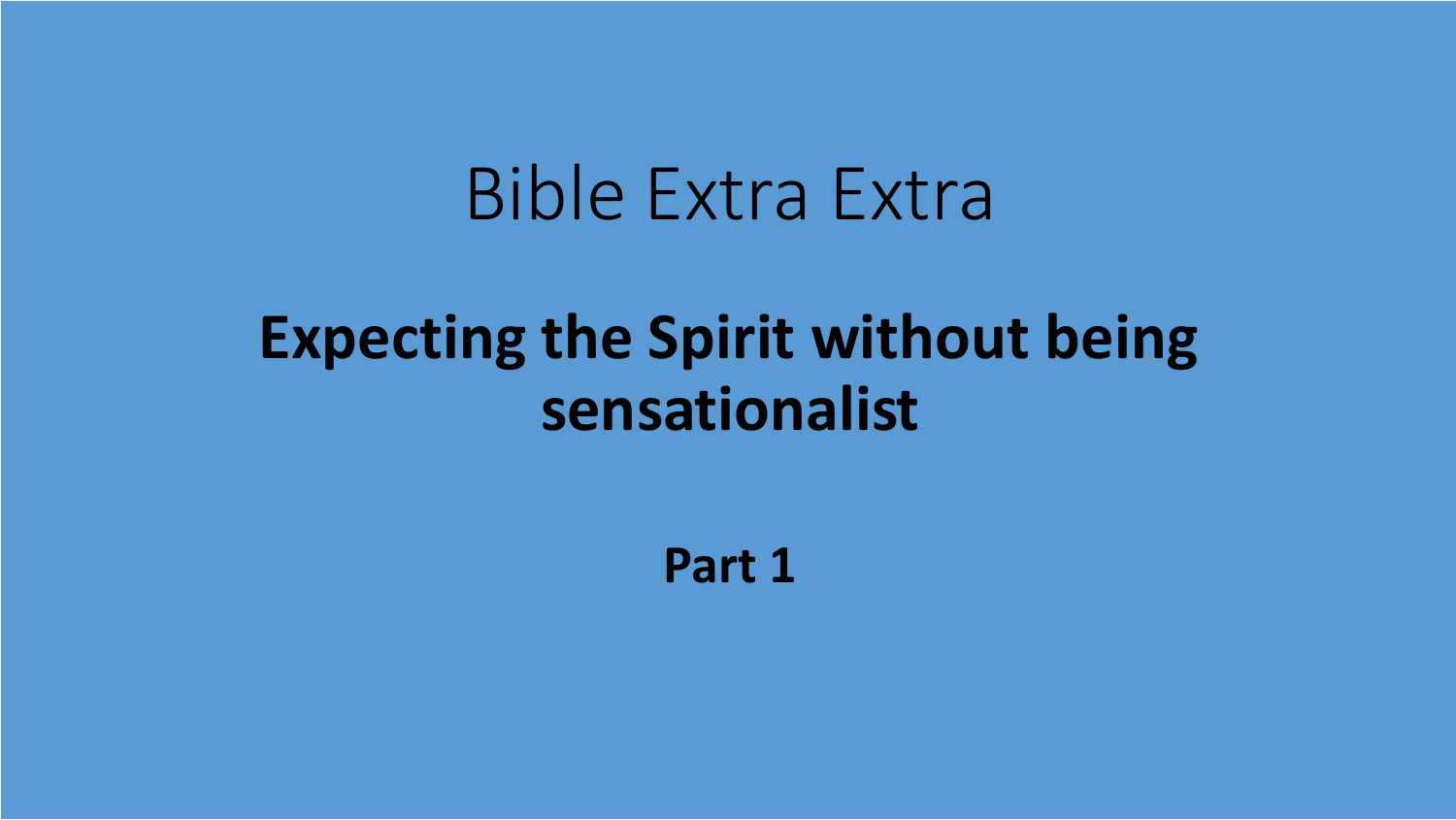#### A.W. Tozer

*"The doctrine of the Spirit over the last halfcentury has been shrouded in a mist. This confusion has not come by accident. Satan knows that Spiritless Evangelicalism is as deadly as modernism or heresy and he has done everything is his power to prevent us from enjoying our true Christian heritage."*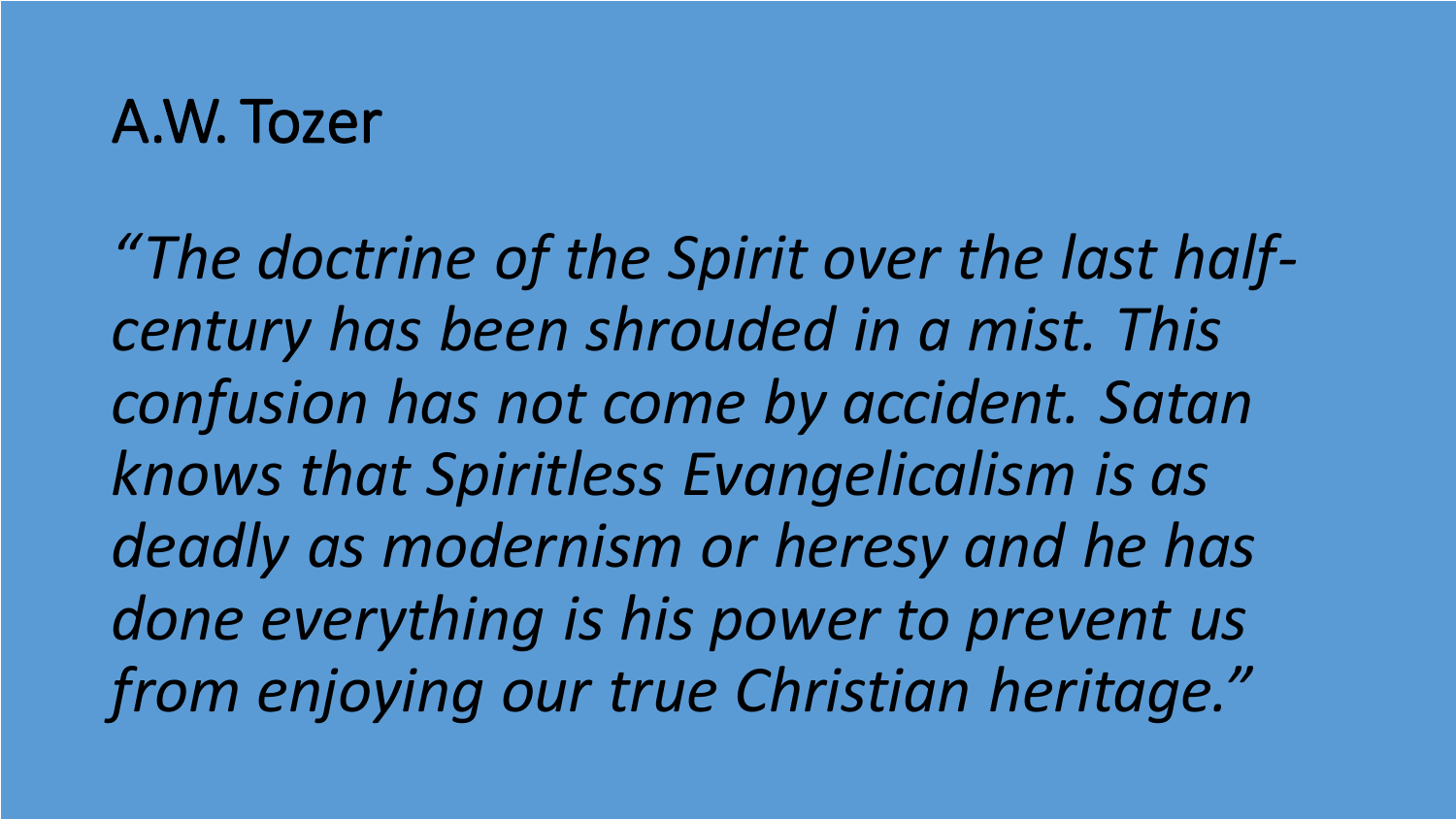## Who is the Holy Spirit?

- •He is God
- •He is personal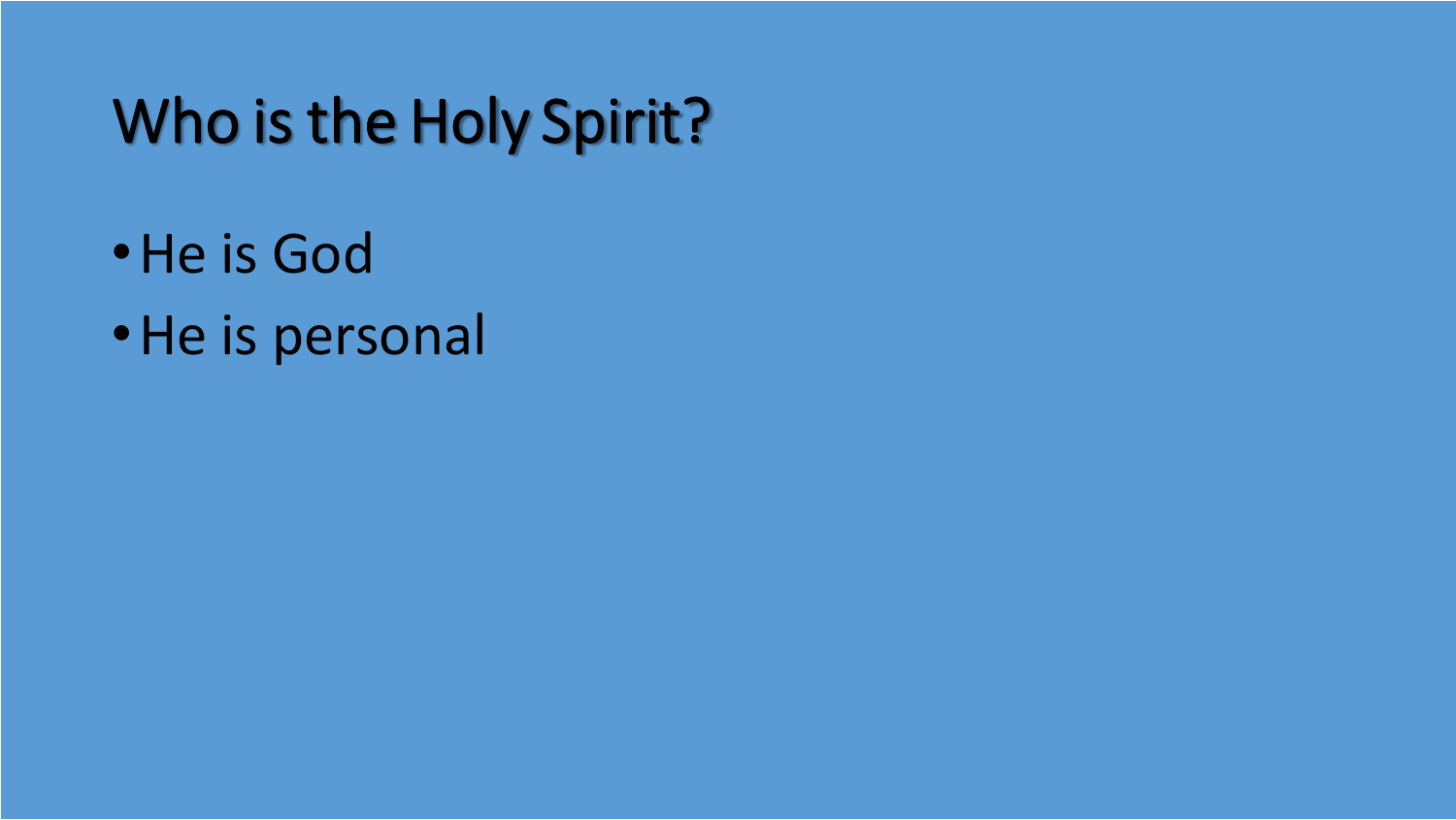## He is God

- •Direct evidence (2 Cor 3:17)
- •Divine names
- •Divine qualities
- •Divine association with the Father & the Son (Mt 28:19, 2 Cor 13:14)
- •Divine works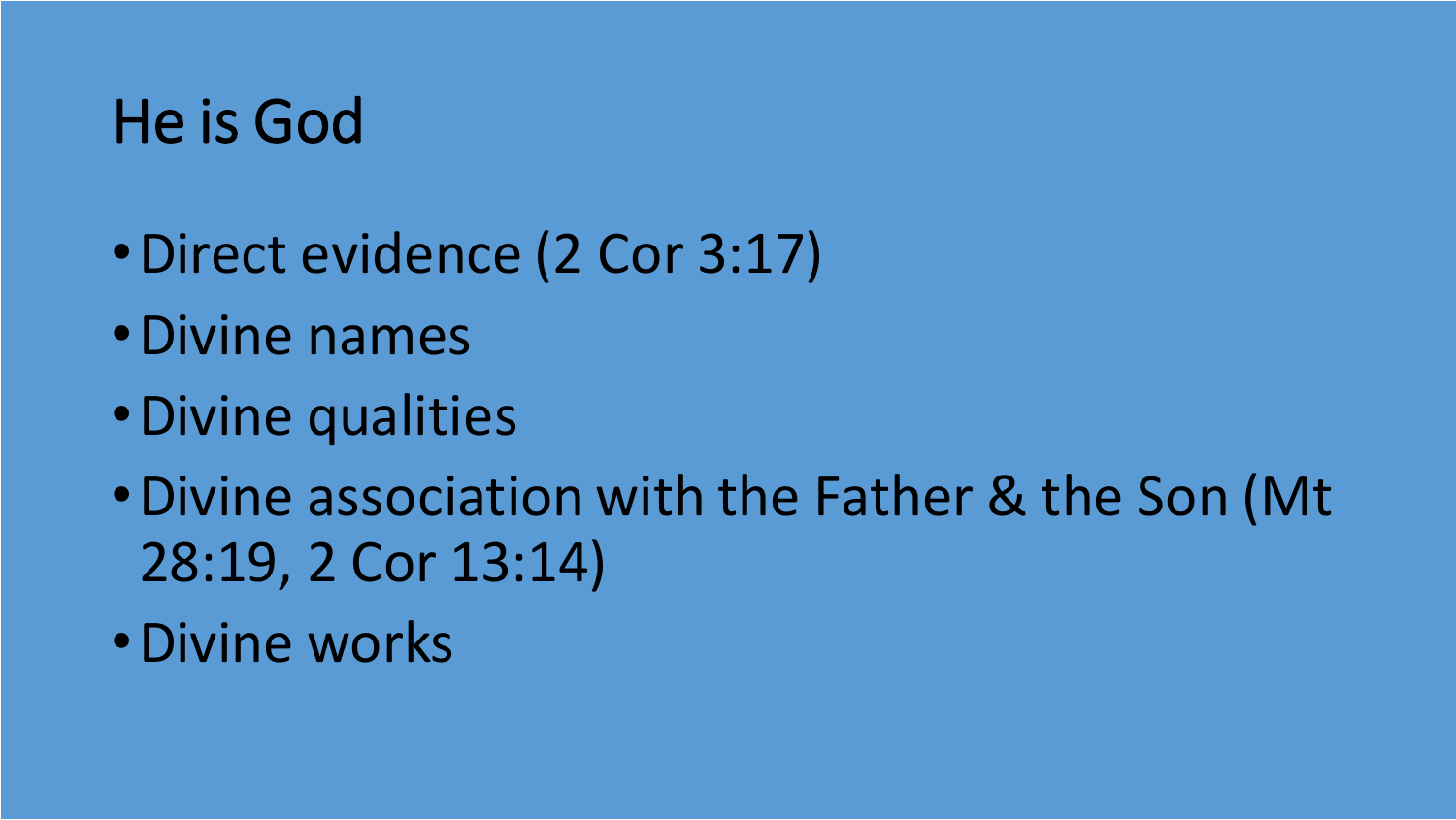## He is personal

- •Personal pronouns ("he"& "him", not "it")
- •Personal titles
- •Personal characteristics
- •Personal acts
- •Personal relationships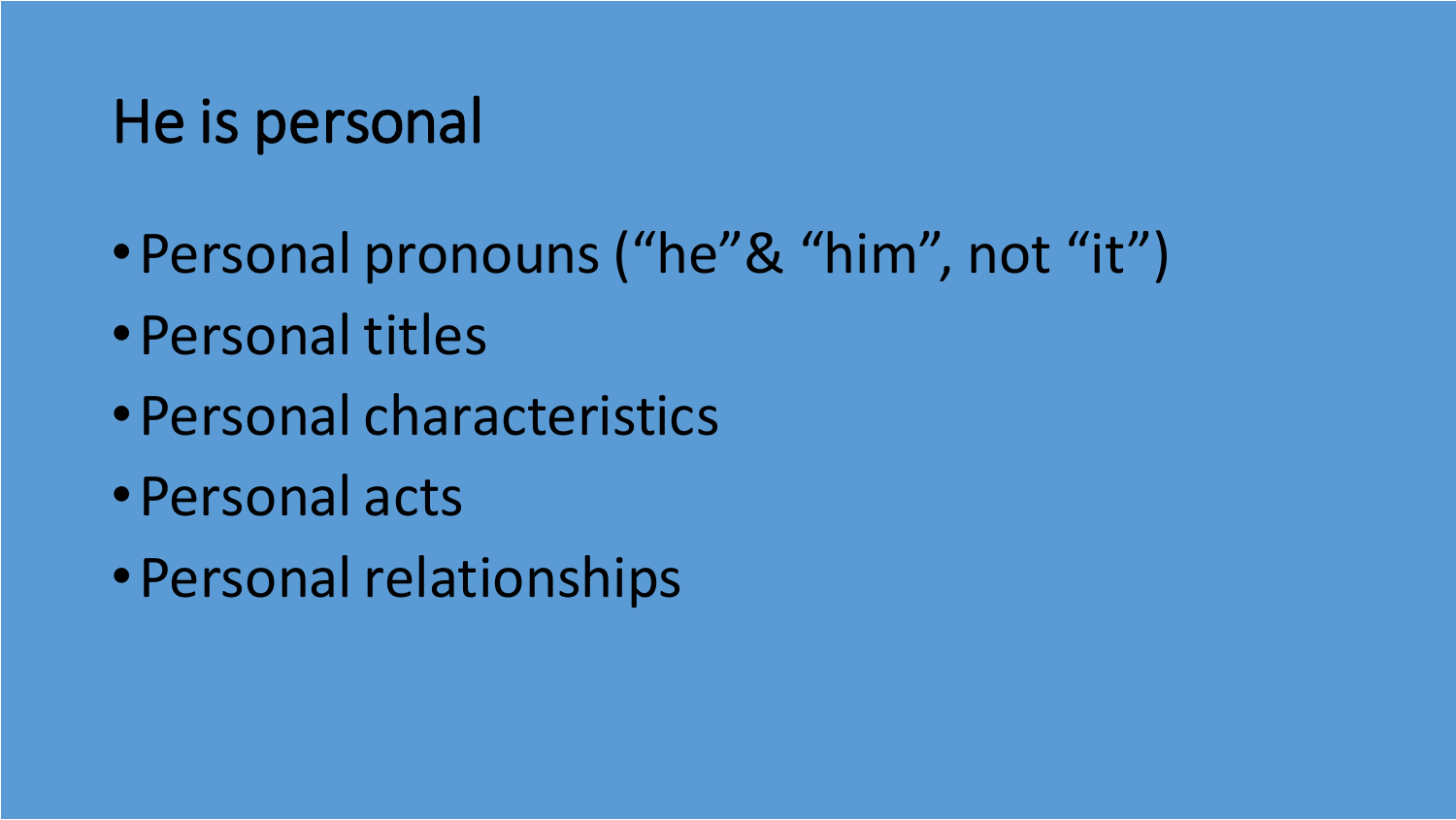## The Promise of the Holy Spirit

- •In the OT He comes upon particular people at particular times for particular tasks
- •Temporary clothing rather than permanent indwelling
- •God's temple is a building to which people go
- A new heart is promised Ezek 36:24-27
- •A new out-pouring is promised Joel 2:28-29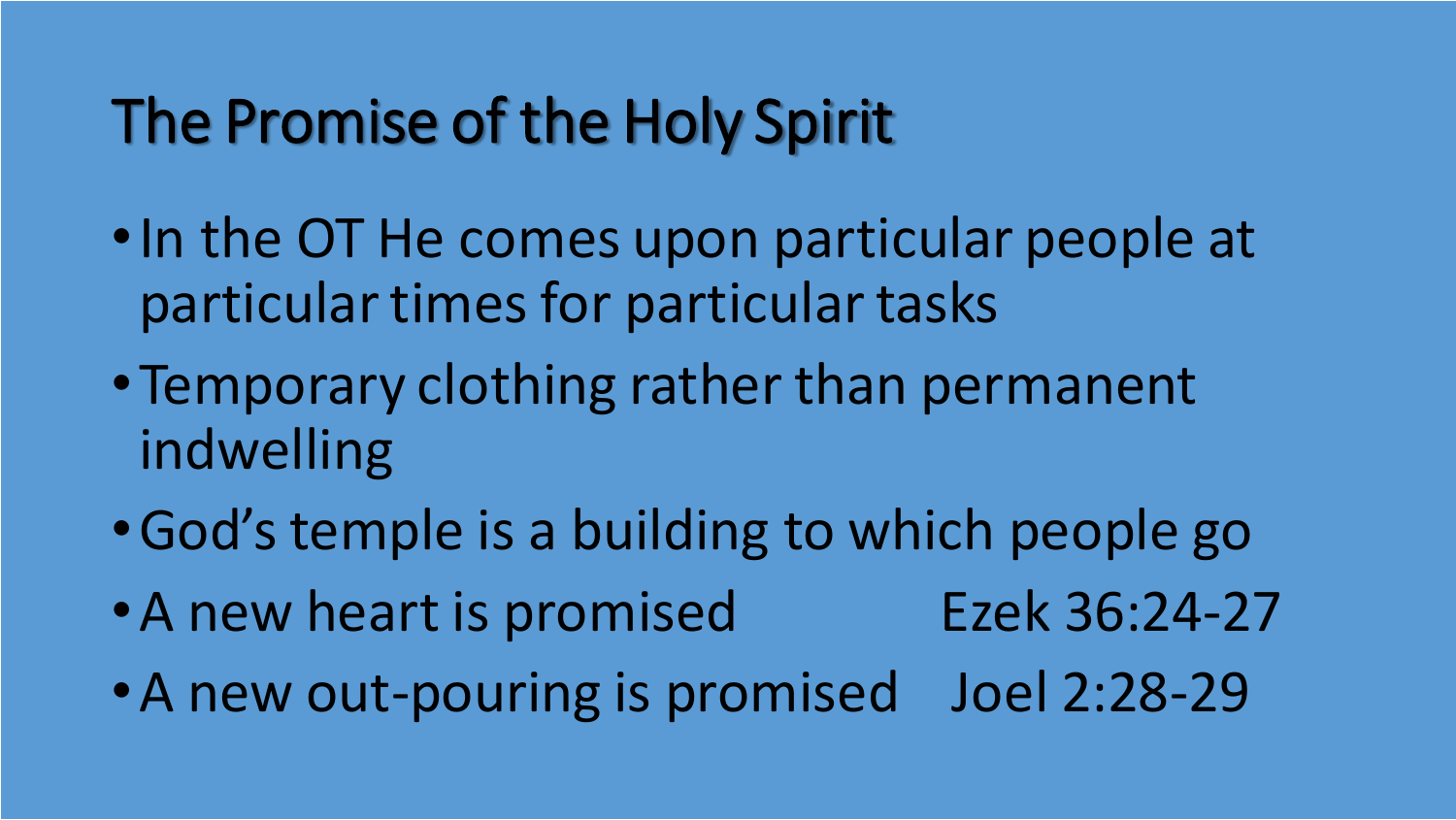## The Promise of the Holy Spirit

•John the Baptist Luke 3:16 • Jesus Jn 7:37-39, 14:15-20 Lk 24:49, Acts 1:4-5 • Pentecost Acts 2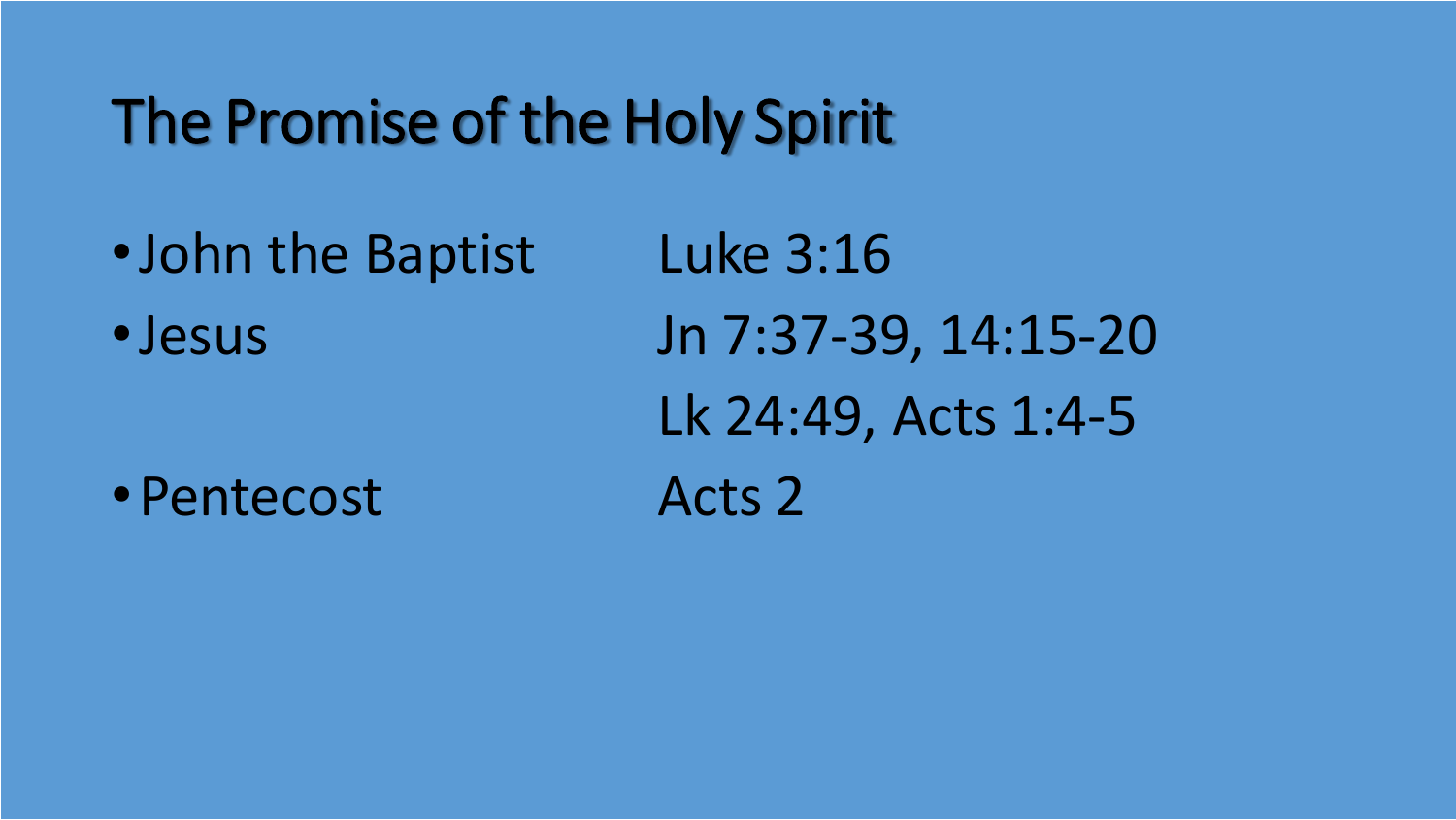#### The Holy Spirit and the New Birth

*"You must be born again of the Spirit"*

• REGENERATION Titus 3:5 • ADOPTION/ASSURANCE Rom 8:15-16

- 
- •INDWELLING Jn 14:17

Gal 4:6  $\bullet$  SEALING Eph 1:13-14 1 Cor 3:16, 1 Cor 6:19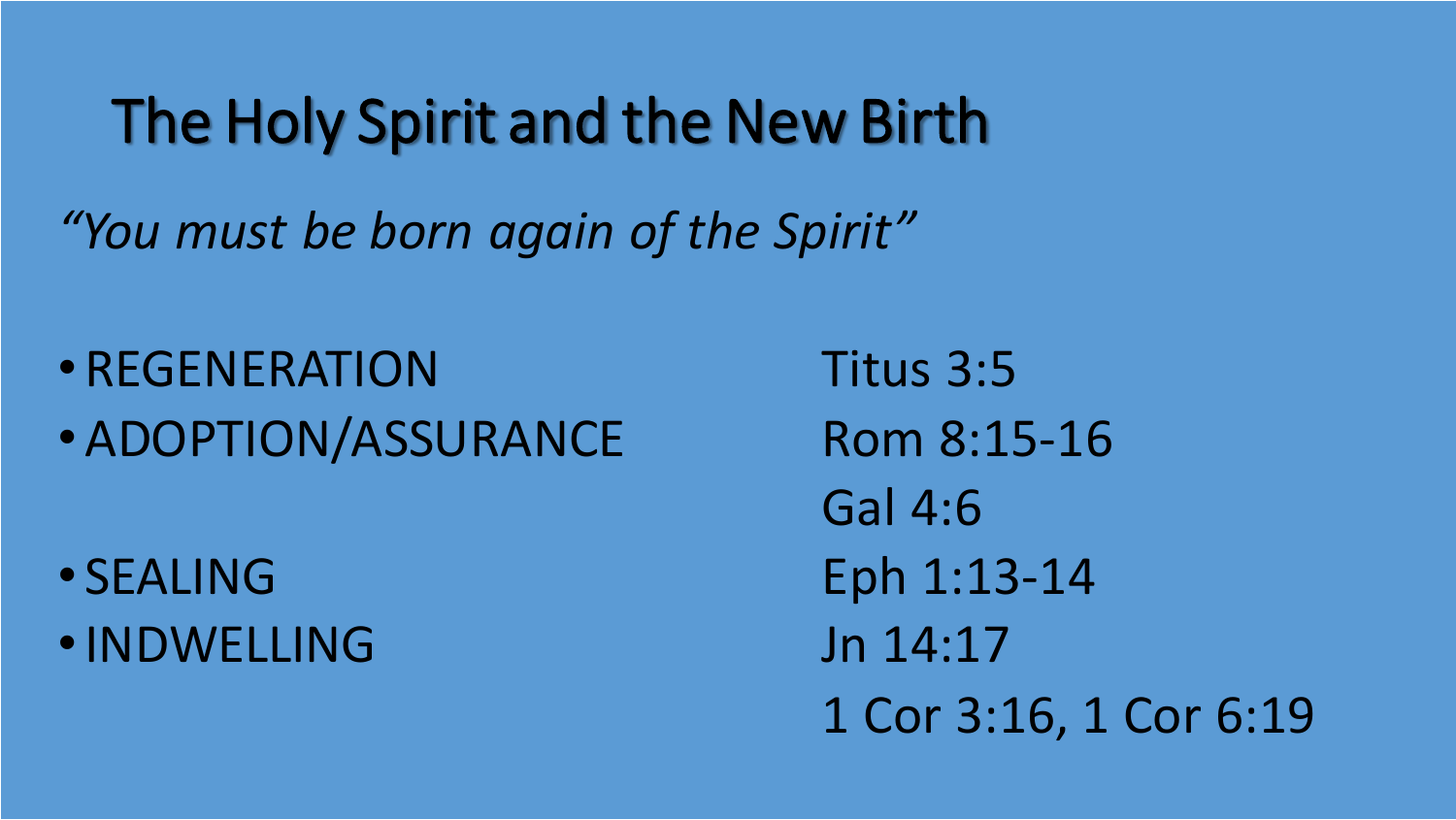## The Holy Spirit and the New Birth

"*If anyone does not have the Spirit of Christ he does not belong to Christ*." Rom 8:9

#### AND THEREFORE ALSO, BY SIMPLY LOGIC:

If anyone does belong to Christ, he does have the Spirit of Christ.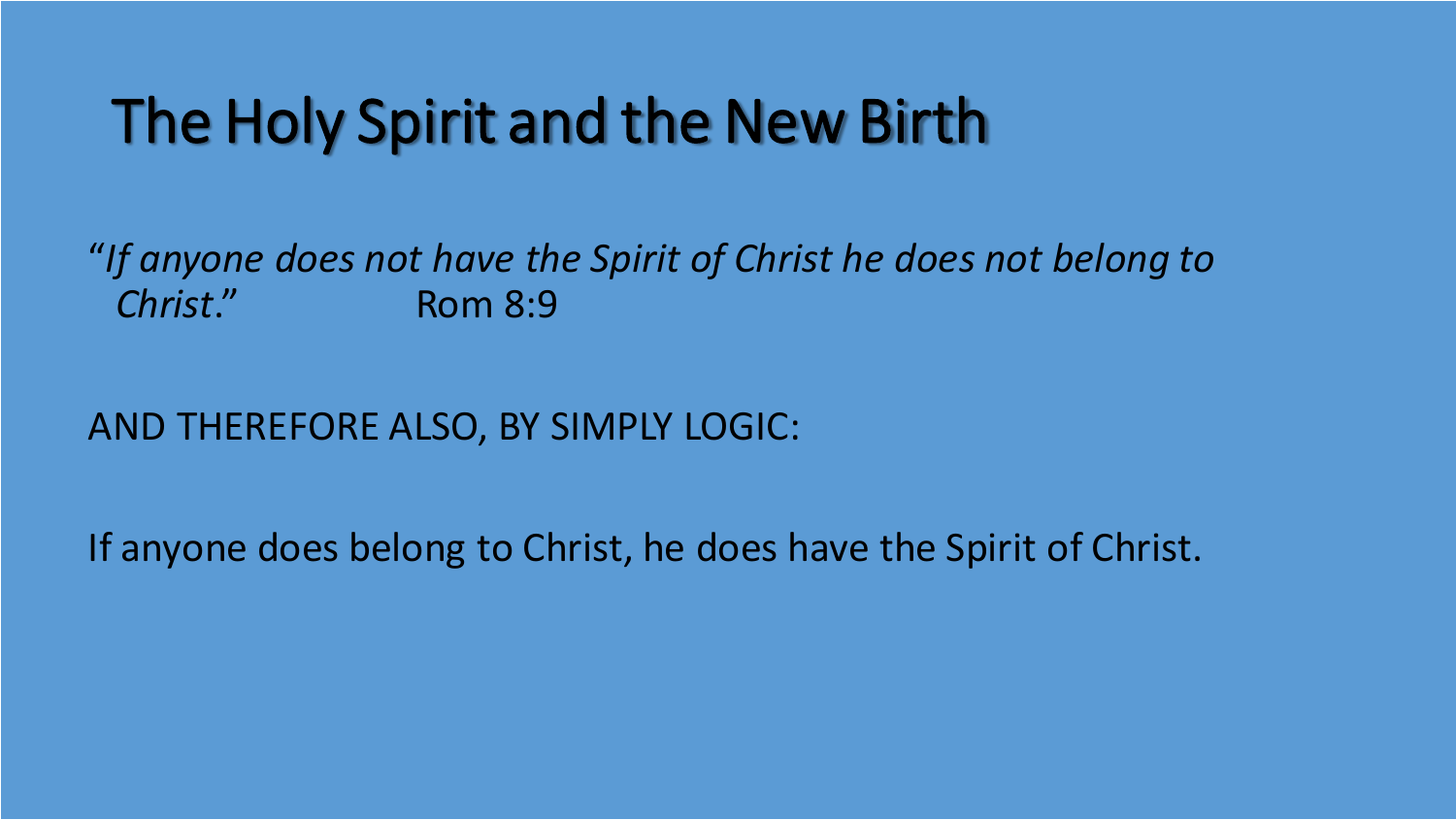## The Holy and Christian Living – his part

- •He transforms our character
- •He enables and facilitates our Christian walk
- He equips us with specific gifts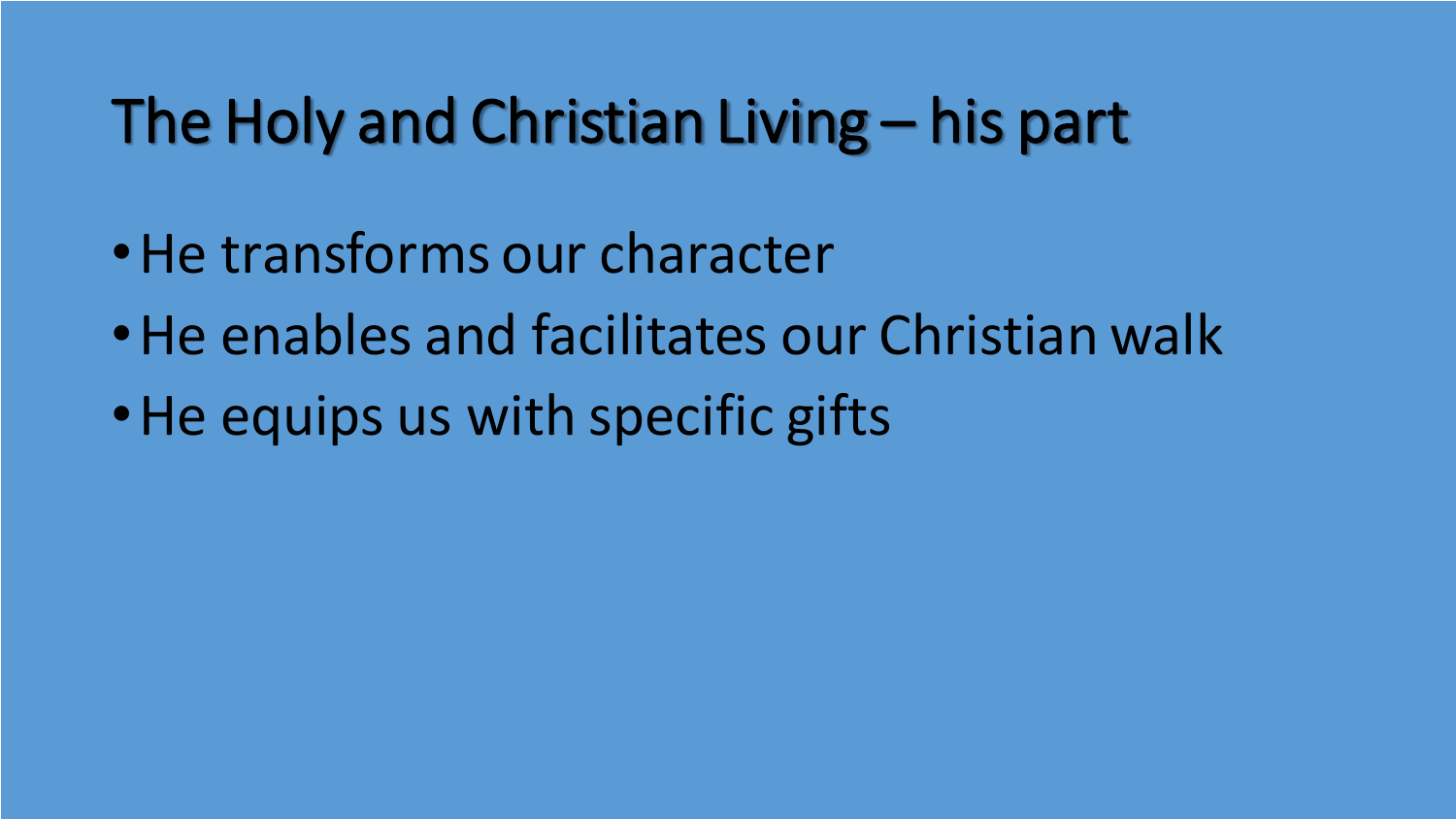#### The transformer of our character

- Bearing good fruit Gal 5:22
- •Becoming like Christ 2 Cor 3:18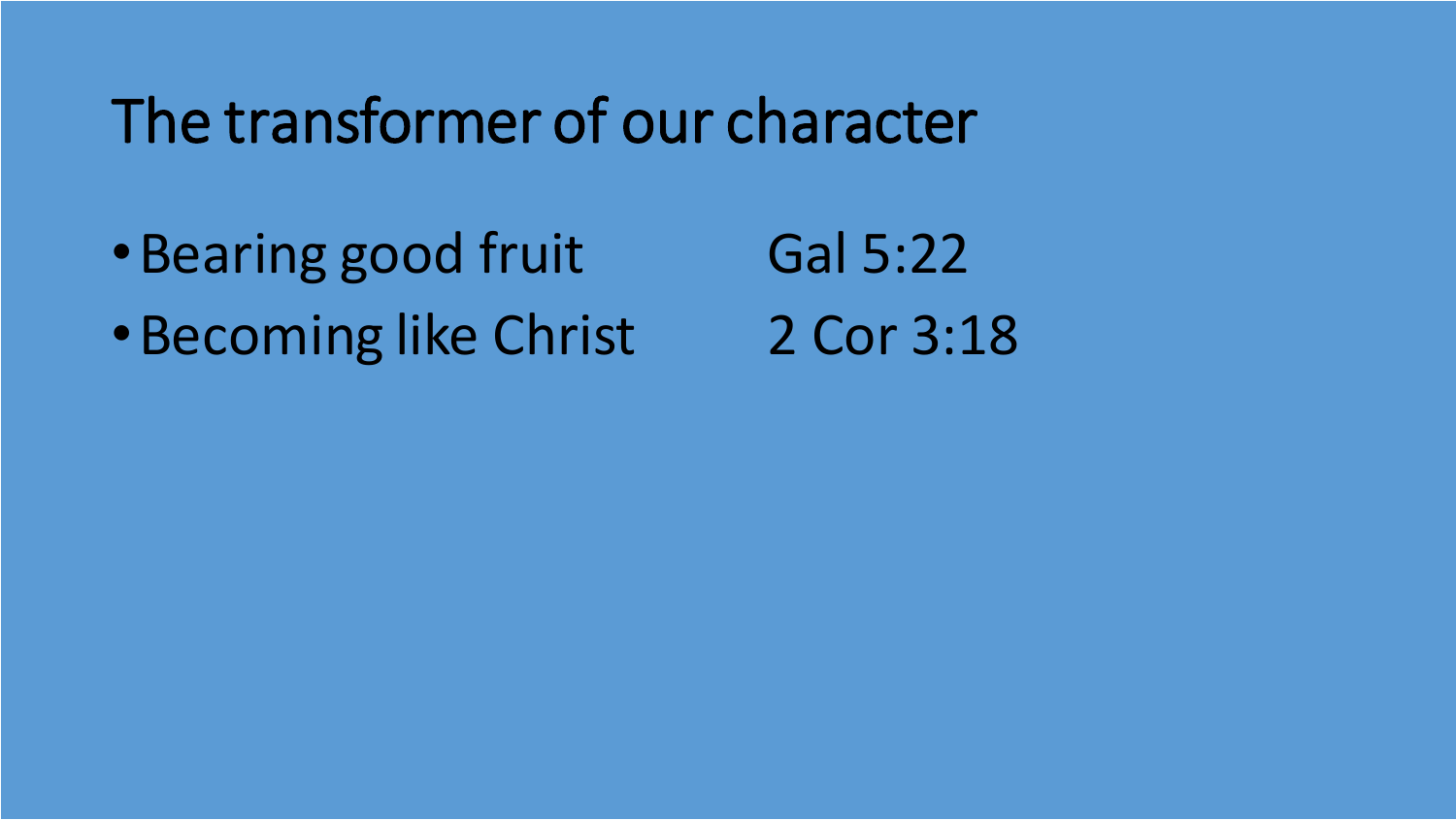# The facilitator of ALL our Christian Life

- Worship Jn 4:24
- Witness Acts 1:8
- Understanding 1 Cor 2:12, Eph 1:17,
	- 1 Jn 2:20&27, Jn 14:26
- Prayer Rom 8:26-7, Eph 6:18
- •Guidance Acts 11:12
- Victory over sin Rom 8:12-14, Gal 5:16
- Courage/strength Acts 4:31, Eph 3:18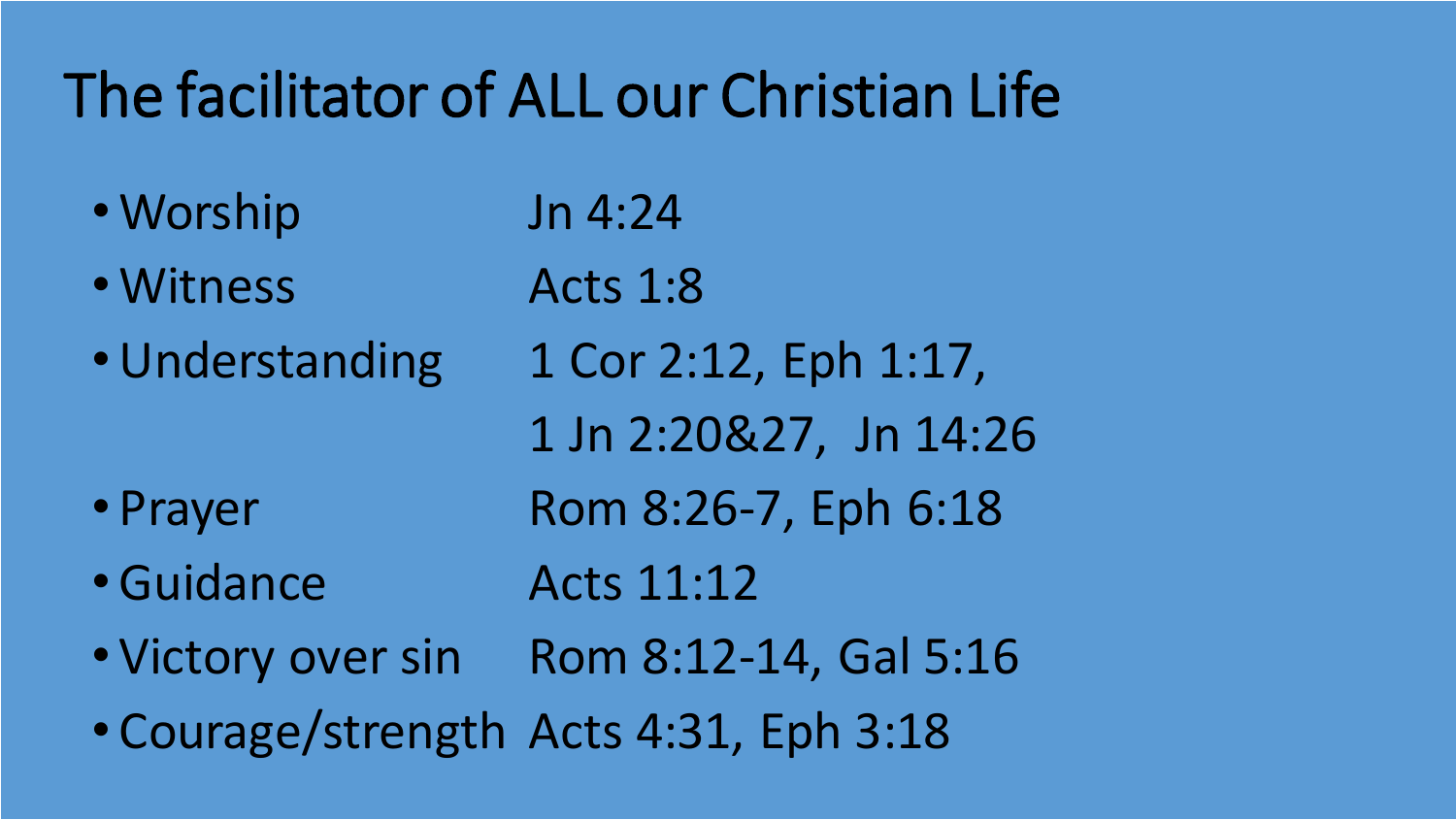#### The Holy and Christian Living – our part

- Do not grieve Him Eph 4:30
- Do not quench Him 1 Thes 5:19-20
- 

- 
- •Be filled Eph 5:18
	- Imperative mood a command
	- Passive voice done to you, not something you do
	- Present continuous tense an ongoing command